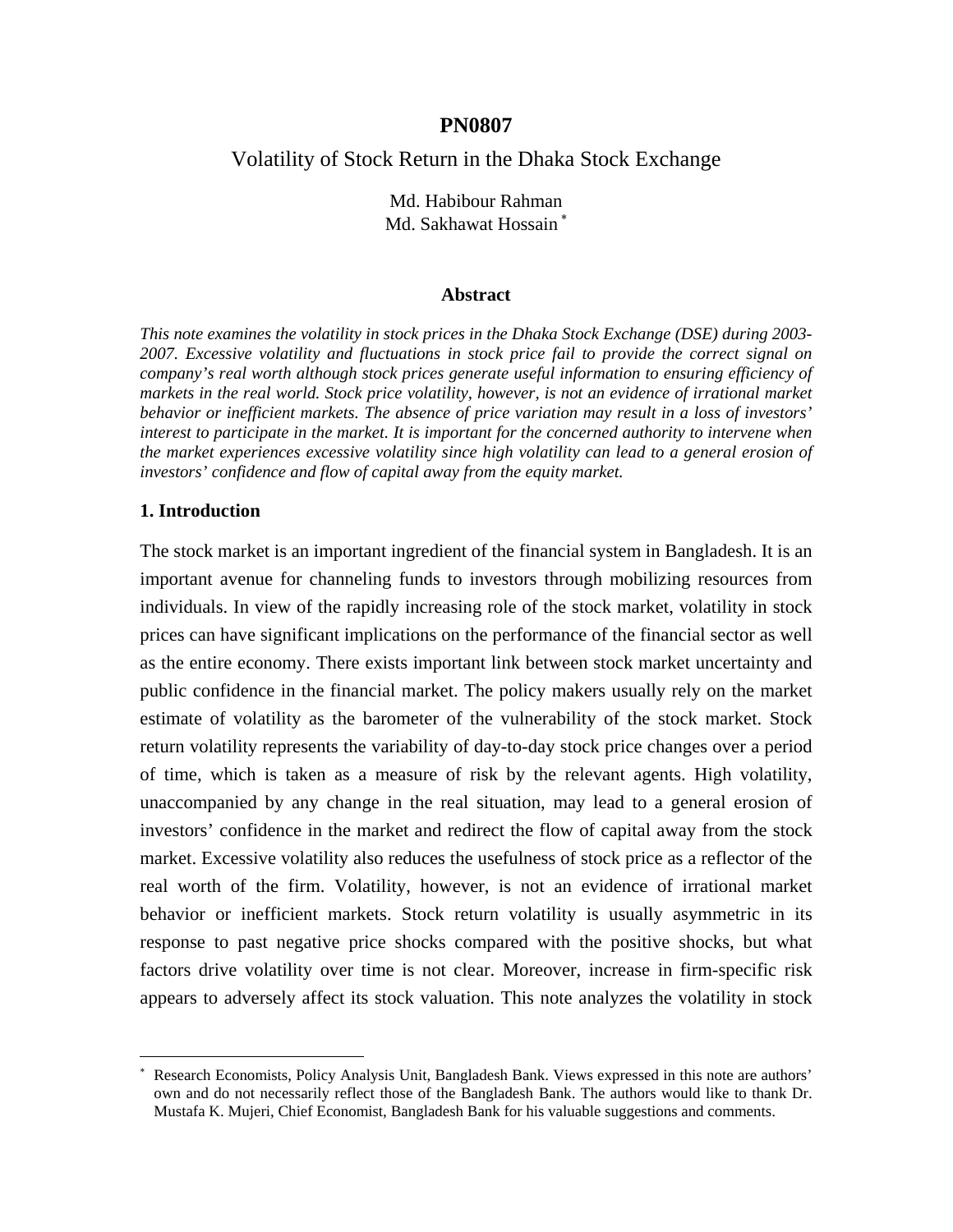return in the Dhaka Stock Exchange (DSE) during 2003-2007 and draws some policy implications.

# **2. Recent Developments in DSE**

Total market capitalization of all listed securities in DSE increased substantially (by around 133 percent) in end of December, 2007 to Tk. 753.9 billion which, as a share of GDP, reached a new height in 2007 of nearly 16.0 percent as against 2.3 percent in 2003. In December 2007, a total of 350 securities were listed at DSE comprising 266 companies, 14 mutual funds, 8 debentures, 61 treasury bonds, and 1 corporate bond as opposed to a total of 267 securities comprising of 248 companies, 11 mutual funds, and 8 debentures in December 2003. Thus during the last four years only 43 new companies got listed in the DSE of which only three were listed by direct listing route, and the rest were listed through public offering.



Source: Monthly Review, DSE

Market indicators started to show new dynamism from November 2003 and reached new heights at the end of December 2003 as the daily average turnover jumped to Tk.136.9 million from the recorded low of Tk 30.3 million in September 2003 (Chart 1). The DSE general index also started to rise from November 2003 which continued till the end of December 2004, as the DSE-Gen index reached its peak at 1971.3. These developments owed significantly to the banking sector performance, as indicated by market capitalization and total turnover. Declaration of lucrative incentives in the FY04 national budget, floatation of shares of some profitable companies through Initial Public Offer (IPO) along with several important reform measures initiated by the Securities and Exchange Commission (SEC) helped to regain investor's confidence back to the capital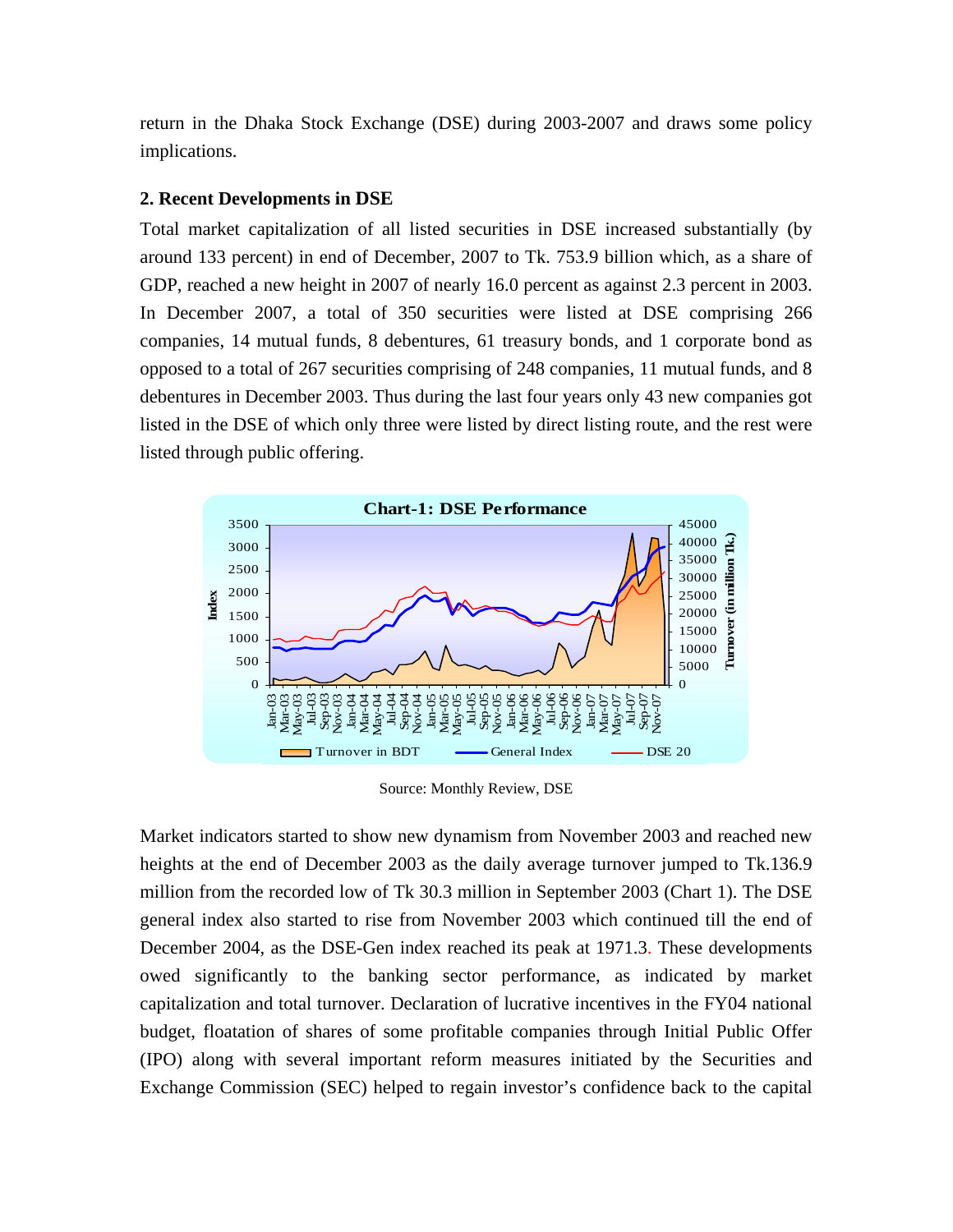market. The FY04 national budget exempted the purchasers of listed equities of any queries as to the source of fund so long as purchased shares were not sold or transferred within two years of purchase. This was made effective for a limited period (FY04 to FY05). In addition, dividend-income tax was exempted and a new dividend distribution tax was imposed on the companies paying dividend.<sup>1</sup> One important development in the capital market in 2004 was the initiation of electronic settlement through the Central Depository System (CDS) in January 2004. In order to prevent market manipulation by in-house officials of listed companies, SEC banned the purchasing or selling of shares of a company by its owners during an interim period (from the date of the financial year closure and the day of approval of accounts by the company's board). De-listing of 13 companies in August 2004 by DSE due to their repeated failure in complying with the listing rules was also an important step toward bringing discipline in the stock exchange.

The trading of Bangladesh Government Treasury Bonds (BGTBs) started in DSE from January 2005. However, in order to temper the rising trend of stock index and control excess liquidity in the capital market, SEC temporarily suspended the credit facility extended by brokers to their clients. $<sup>2</sup>$  At the same time, SEC also increased the members'</sup> trade margin requirements by reducing the free trading limit from Tk. 10 million to Tk. 5 million. As a result, secondary market activities became quiet during January-February 2005 and the daily average turnover declined to Tk. 245 million from Tk. 402 million in November-December 2004. However, the daily average turnover of DSE increased to Tk. 447 million in March 2005, which significantly surpassed the level of daily average transactions during the FY03-FY05 period.<sup>3</sup> Considering the interest of the investors, SEC amended the margin rule in February 2004 by increasing the free limit to Tk. 10 million; and withdrew the order relating to the suspension of margin rule in April 2005. At the end December 2005, the stock index stood at 1,677.3. The market observed a downward trend during January-June 2006 and then turned positive from July 2006. In August 2006, the daily average turnover at DSE reached Tk. 561 million, where Dhaka Electric Supply Company (DESCO) and Rupali Bank Limited accounted for around 13

 $\overline{a}$ 

<sup>1</sup> In order to attract companies into the capital market, several other steps were also taken. The corporate tax rate for non-listed companies was fixed at 37.5 percent and for listed companies it remained unchanged at 30 percent (and 45 percent on banks, insurance, and financial institutions). However, 10 percent tax rebate was allowed for companies declaring 20 percent or more in dividend.<br><sup>2</sup> The DSE-general index increased by 52 percent during July to December

The DSE-general index increased by 52 percent during July to December 2004 and the daily average turnover increased from Tk. 140 million in March-July 2004 to Tk. 316 million in August-December 2004.<br> $3$  Around 59 percent of the turnover was attributed to the banking sector.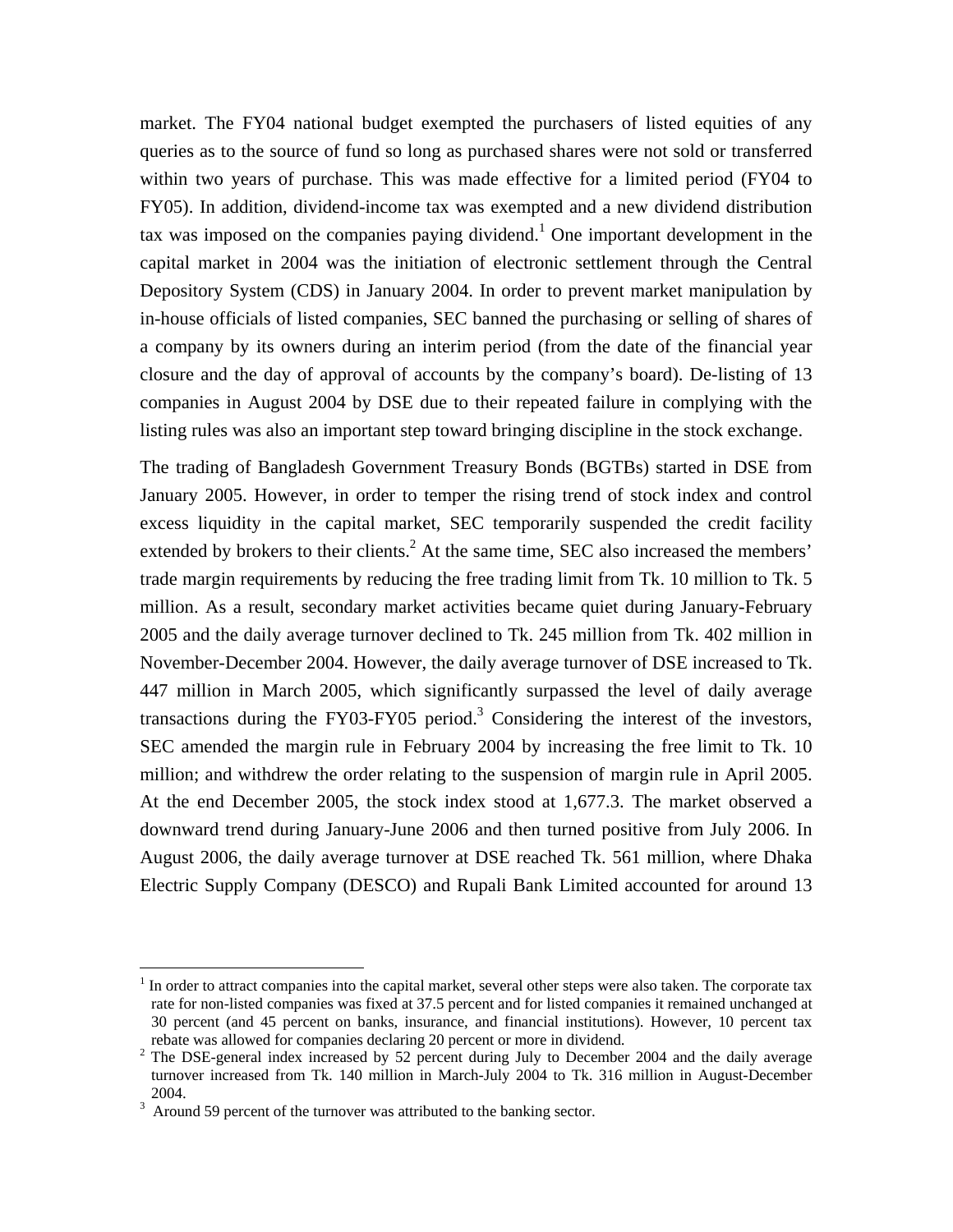and 4 percent of the total turnover respectively.<sup>4</sup> In the wake of political instability, the market witnessed fluctuations during the last two quarters of 2006; the index however rose to 1,609.5 at the end of 2006.

Sign of vibrancy in DSE started from the beginning of 2007 and continued till the last trading day of the year. All the market barometers significantly rose during 2007 reflecting regained investors' confidence after 1996 stock market bubble. The increasing trend of DSE-Gen index started in January 2007 and continued over the year except for a short period covering February-April 2007. The DSE-Gen index crossed the 3,000 mark for the first time and closed at 3,017.2 on the last trading day in 2007. In October 2007, the daily average turnover at DSE reached Tk. 2,297 million, but declined to Tk. 1,244 million in December 2007 mainly due to SEC intervention.<sup>5</sup>

#### **3. Measuring Stock Return Volatility**

<u>.</u>

Volatility is a measure of the degree of price movements of a stock. It shows how active a stock price typically is over a certain period of time. Usually, historical volatility is measured by taking the daily (close-to-close) percentage price changes in a stock and calculating the average over a given time period. Historical volatility is often referred to as *actual volatility* or *realized volatility*. For calculating historical volatility, several steps are followed:

A day-to-day price change is calculated using the natural log of the ratio  $(R<sub>t</sub>)$ of a stock's price (P) from the current day (t) to the previous day  $(t-1)$  as:

$$
R_t = Ln \frac{p_t}{P_{t-1}}
$$

The result corresponds closely to the percentage price change of the stock.

• The average day-to-day changes over a certain period (say, one month) is measured by adding together all changes for a given period (n) and calculating the average (Rm) as:

$$
R_m = \frac{\sum R_{t}}{n}
$$

• Price variation from the average, that is the historical volatility (HV) is the average variance from the mean (standard deviation), and is estimated as:

<sup>4</sup> DSE General Index stood at 1587.1 in August 2006 from 1339.5 in June 2006. Rising prices of Rupali Bank Limited and selected power sector securities partly contributed to raising the index. It is worth to note that DESCO was the first state owned enterprise to be listed in the DSE under direct listing <sup>5</sup> In order to check the rapidly rising trend of stock index and control excess liquidity in the capital market,

SEC suspended the credit facility extended by brokers and merchant banks to their clients until further notification.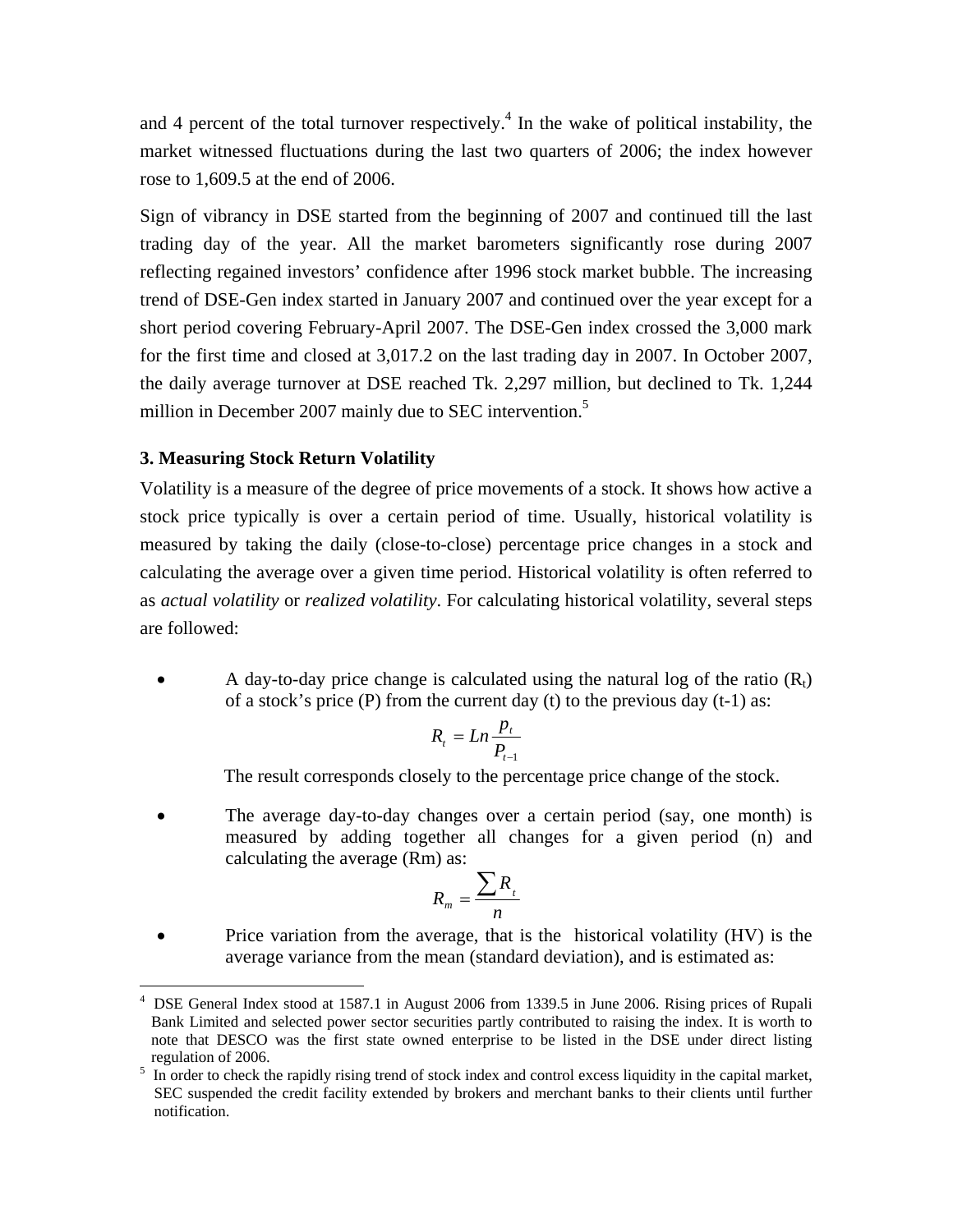$$
HV = \sqrt{\frac{\sum (R_{i} - R_{m})^{2}}{n-1}}
$$

Thus, historical volatility provides a measure of how far the day-to-day price change swings from the average price change over a given period.

#### **4. Volatility in Stock Return in DSE**

 $\overline{a}$ 

The monthly average volatility based on daily closing index data was 1.01 percent in the DSE during January 2003 to December 2007. The highest volatility of 2.5 percent was observed in January 2005 and the lowest of 0.3 percent in May 2003.



The volatility in stock return in DSE seems to follow clustering at particular points; there are periods of high volatility followed by periods of low volatility (Chart 2). During January-November 2003, volatility remained somewhat stable and stayed below the monthly average level of the period 2003-2007. In December 2003, the stock market experienced a high volatility of 1.9 percent which was much higher (by 91 basis points than the average 1.01% during 2003-2007) than the average level. The volatility was mainly driven by the demand side pressure following the lag effect of the declaration of the tax administration allowing investment of undisclosed money in listed securities without asking questions on the source of the fund and efforts at rebuilding investors' confidence through introducing script-less electronic security trading system under the Central Depository Bangladesh Limited (CDBL). The volatility started to ease from January 2004 and continued up to March 2004. The stock market became volatile afterwards and volatility reached a peak of 2.5 percent in January  $2005.$ <sup>6</sup> Volatility then started to moderate till February 2006 except in April-May 2005. The stock market

<sup>&</sup>lt;sup>6</sup> DSE General Index declined from 1999.71 in 1 January 2005 to 1843.95 on the last trading day of January 2005.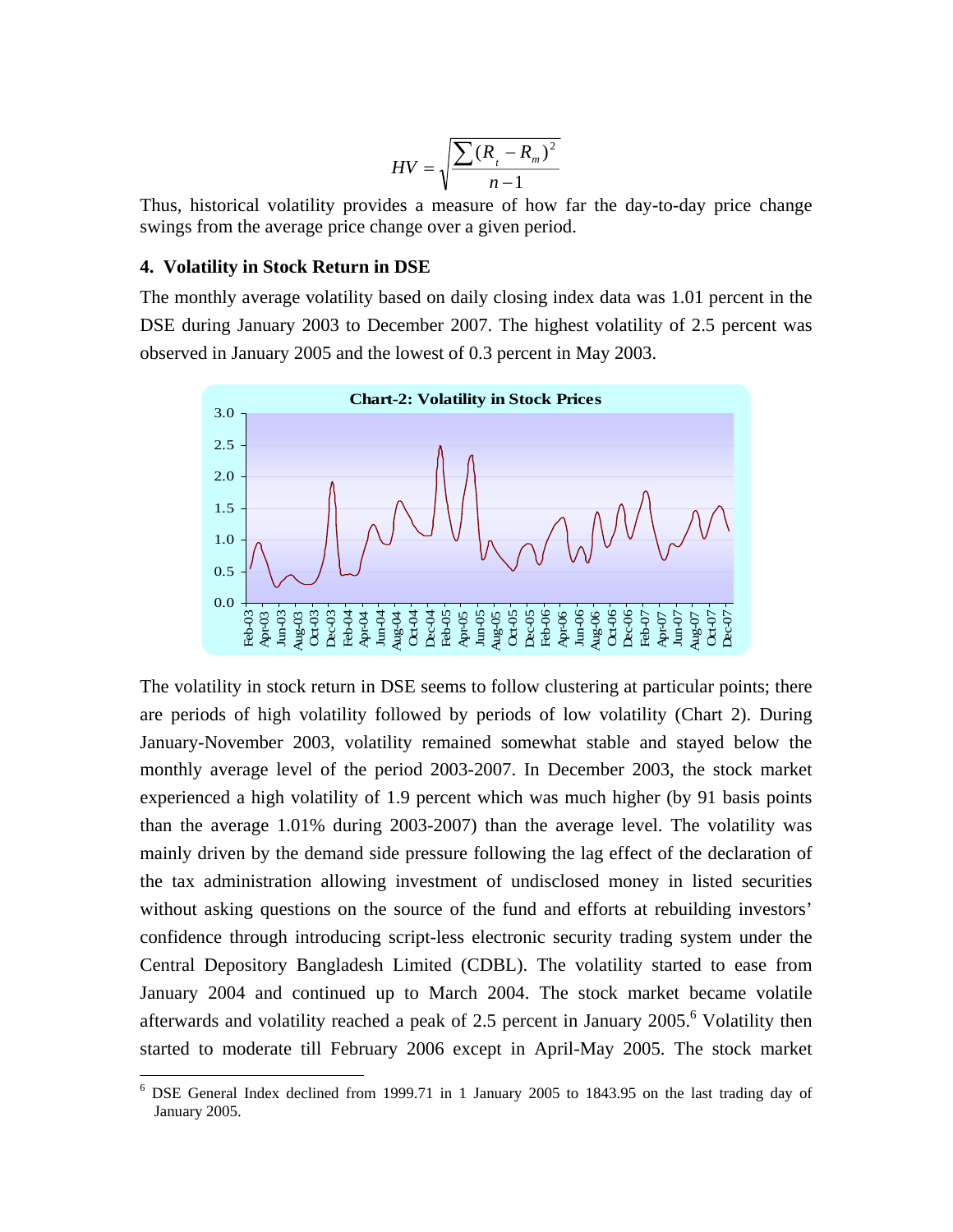witnessed more volatility in March-April 2006 (1.3 percent and 1.4 percent respectively which are above the monthly average volatility) compared with the earlier months of 2006. From October 2006 to December 2006, volatility in the stock market remained above the monthly average level. After declaration of the emergency, DSE witnessed more volatility which continued till March 2007. From April 2007, the stock market was more stable.

# **5. Factors Influencing Stock Price Volatility**

The above analysis shows that the stock market volatility changes significantly over time. The volatility of stock return is determined by the fluctuations in stock index. Fluctuation in the stock index also depends on the demand for and supply of securities traded in the stock exchange. Sometimes the stock return volatility is driven by trading volume following new information and by the process that incorporates new information into market prices. At the aggregate level, stock return volatility rises sharply during stock price declines following bad news than in periods of stock price increase following good news. While relating changes in stock market volatility with a number of economic factors, such as financial leverage, corporate bond yields, corporate earnings and dividend yields, stock trading activity, volatility of interest rates, bond prices, and other macroeconomic variables, Schewert (1987) concludes that "none of these factors … plays a dominant role in explaining the behavior of stock volatility over time".

The supply and demand situation in the DSE shows that the supply side variable (issued capital) fluctuates less than the demand side variable, market capitalization (Table 1).

| Year | New listing<br>(number) | <b>Issued</b><br>capital | Market cap. Turnover |        | Volatility | Yearly growth (percent) |        |          |
|------|-------------------------|--------------------------|----------------------|--------|------------|-------------------------|--------|----------|
|      |                         |                          |                      |        |            | Issued                  | Market | Turnover |
|      |                         |                          |                      |        |            | capital                 | cap.   |          |
| 2003 | 14                      | 45.77                    | 97.44                | 19.15  | 0.61       | 32.04                   | 41.29  | $-45.25$ |
| 2004 | 4                       | 49.39                    | 224.16               | 53.18  | 0.98       | 7.92                    | 130.04 | 177.70   |
| 2005 | 12                      | 56.59                    | 228.57               | 64.84  | 1.20       | 14.57                   | 1.97   | 21.93    |
| 2006 | 13                      | 70.85                    | 271.12               | 65.08  | 1.03       | 25.21                   | 18.61  | 0.37     |
| 2007 | 14                      | 91.93                    | 630.98               | 322.87 | 1.21       | 29.75                   | 132.73 | 396.11   |

**Table 1: Trend in Demand and Supply at DSE** 

(billion Taka)

Source: Monthly Review, DSE and authors' calculation.

In 2003 and 2004, market capitalization grew at higher rates than the growth in issued capital which led to a yearly average volatility in the DSE of 0.61 percent and 0.98 percent respectively. On the other hand, issued capital grew by 12.6 percentage points and 6.6 percentage points more than the growth in market capitalization in 2005 and 2006 respectively which led to a high 1.2 percent 1.0 percent volatility. In 2007, market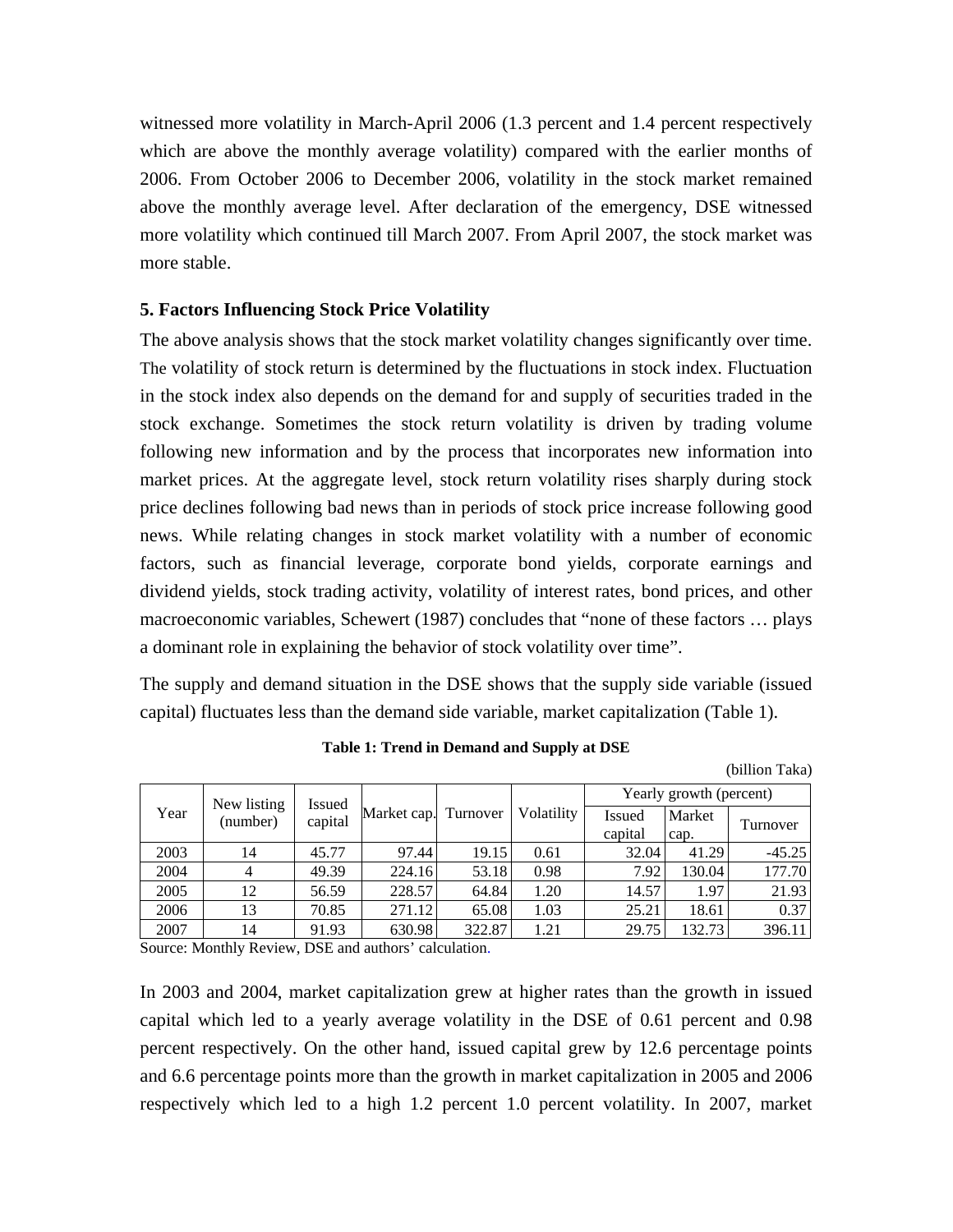capitalization grew by 103 percentage points more than issued capital which led to an annual average volatility of 1.2 percent. This shows that the volatility during the years 2003, 2004 and 2007 came mainly from demand side pressure (upward price adjustment) while excess supply resulted in sharp fall in the price index in 2005 and 2006.<sup>7</sup>

# **6. Some Policy Implications**

1

Volatility in stock prices is a common phenomenon in the equity market. Individual stock price undergoes ups and downs which is a regular feature of an efficient stock market. In the absence of price volatility, potential investors lose interest to participate in the stock market. However, careful monitoring of volatility by the concerned authority is needed in DSE which is yet to achieve maturity especially when high volatility exists in the market. If necessary, there should be effective intervention when the market experiences excess volatility. During unpredictable movements of individual stock prices, it would be useful for the authority to identify the factors behind such price movements and quickly disseminate the information to interested stakeholders. In addition, the authority may take measures to make available all relevant information relating to real worth of the companies experiencing excess volatility in stock prices, especially to the investors. It is also important to ensure adequate supply of stocks through active participation of the government in the capital market particularly to dampen the excess demand. The endeavor should be to make the market more liquid, and the government can directly contribute to this by floating more treasury bonds. The availability of risk-free instruments would allow the investors to diversify their portfolios that carry lower risks. Of course, greater awareness and the development of stock market infrastructure are essential to stock market development. In addition, it is necessary to ascertain enforceable regulations that would ensure financial transparency, stop financial malpractice, and prevent any form of market manipulation. Capital market participation, in the form of floating debt and equity or asset securitization, remains the acceptable options of financing and materializing these options. As a financial product, securitization has gained popularity in Bangladesh for providing a method of issuing bonds that ensure maximum safety for investors. Most importantly, securitization addresses the fundamental asset liability maturity mismatch problem by providing true long-term funds.

<sup>&</sup>lt;sup>7</sup> General index grew by 14.43 percent, 103.0 percent and 90.59 percent respectively during 2003, 2004 and 2007.